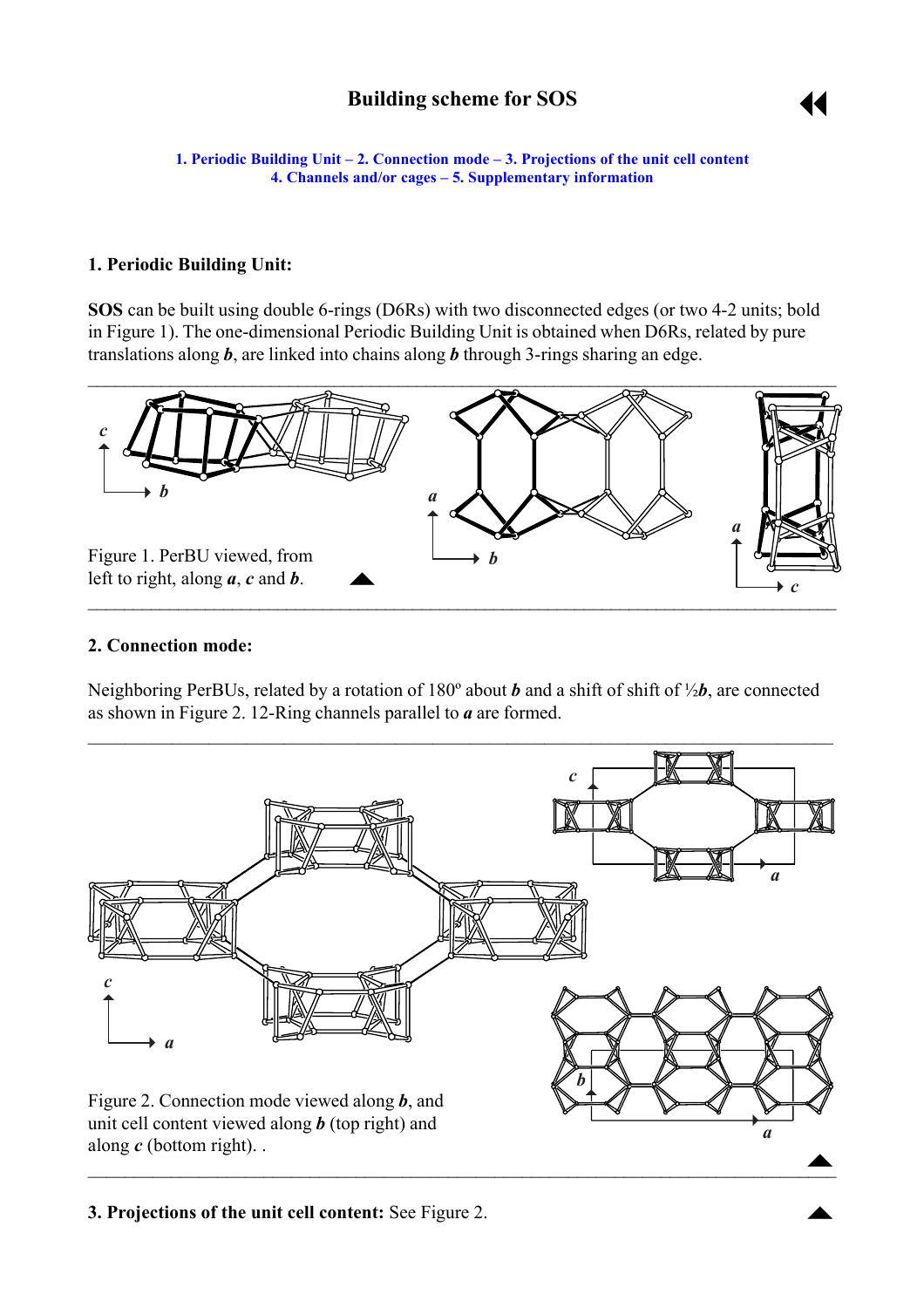## <span id="page-1-0"></span>**4. Channels and/or cages:**

12-Ring channels parallel to *b* and 8-ring channels parallel to [011], [101] and [10-1] intersect. The channel intersection is shown in Figure 3 together with the **[pore descriptor](http://www.iza-structure.org/databases/ModelBuilding/Introduction.pdf)**. Four of the six 8-rings in the pore connect the pore to direct neighboring pores along *a*. The two other 8-rings in the pore are linked to 8-rings in next neighboring pores along *c* thereby seriously blocking the free entrance of that 8-ring window (Figure 5(b)). Fused pores along *b* form 12-ring channels along *b* (Figure 5(a)).

**{**3[344486122] [010] (12-ring), [001] (8-ring), [101] (8-ring), [10-1] (8-ring), [011] (8-ring)**}**

 $\mathcal{L}_\mathcal{L} = \{ \mathcal{L}_\mathcal{L} = \{ \mathcal{L}_\mathcal{L} = \{ \mathcal{L}_\mathcal{L} = \{ \mathcal{L}_\mathcal{L} = \{ \mathcal{L}_\mathcal{L} = \{ \mathcal{L}_\mathcal{L} = \{ \mathcal{L}_\mathcal{L} = \{ \mathcal{L}_\mathcal{L} = \{ \mathcal{L}_\mathcal{L} = \{ \mathcal{L}_\mathcal{L} = \{ \mathcal{L}_\mathcal{L} = \{ \mathcal{L}_\mathcal{L} = \{ \mathcal{L}_\mathcal{L} = \{ \mathcal{L}_\mathcal{$ 





Figure 3. Channel intersection viewed along *b* (top left), along *c* (top right) and along *a* (bottom left).



Figure 4. (a): Fused channel intersections along *b* viewed along *c* (left) and along the 12-ring channel axis parallel to *b* (right). [Figure 4 is continued on next page]